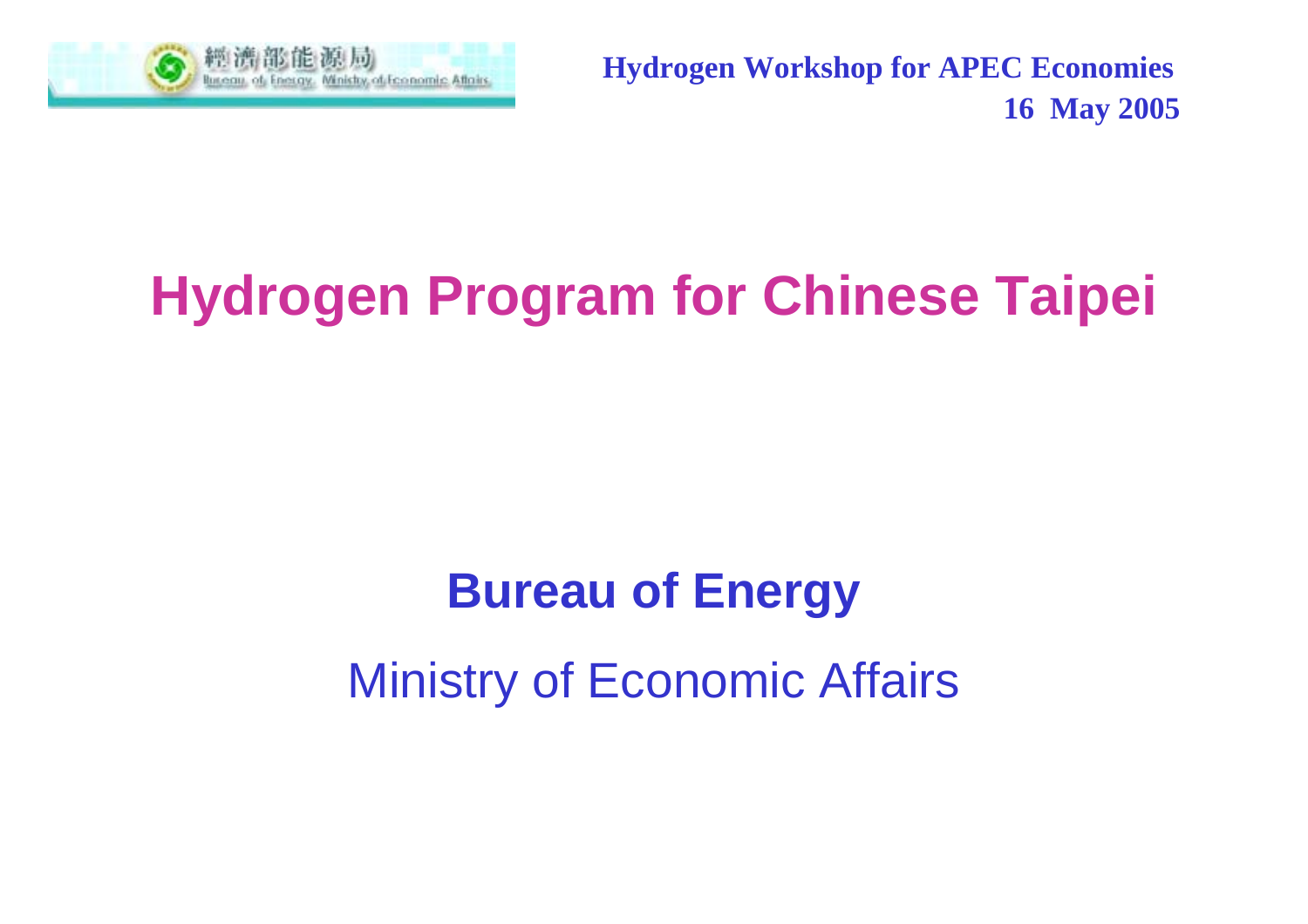

**Hydrogen Workshop for APEC Economies**

### **16 May 2005 Hydrogen Infrastructure Technology Development & Fuel Cell System Applications**

**Hydrogen Infrastructure Technology Development Hydrogen Infrastructure Technology Development**

**Goal Goal**

**Distributed Hydrogen Production/Storage technology Distributed Hydrogen Production/Storage technology**

**and H<sup>2</sup>-based Energy Economy Development and H <sup>2</sup>-based Energy Economy Development**

**Hydrogen Production/Storage Hydrogen Production/Storage**

**H <sup>2</sup>Economy Evolution Applications H <sup>2</sup>Economy Evolution Applications**

|      | <b>2005</b> | 2006  | 2007  | 2008  |
|------|-------------|-------|-------|-------|
| US\$ | 4.7 M       | 6.4 M | 8.4 M | 8.3 M |

### **PEMFC Application Development Goal PEMFC Application Development Goal**

**3 kW Stationary** 、**Distributed PEMFC CHP System 3 kW Stationary** 、**Distributed PEMFC CHP System**

**Applications and Development Applications and Development**

**System Durability Improvement & Cost Reduction System Durability Improvement & Cost Reduction**

**PEMFC Applications & Demonstration PEMFC Applications & Demonstration**

**Hydrogen Energy Hydrogen Energy Technology Technology Demonstration and CommercializationCommercialization**

**Establishment of a NewEstablishment of a NewEnergy Resource Station Energy Resource Station by 2008 by 2008**

**Renewable Energy Renewable Energy Integrated Demonstration Integrated Demonstration and Commercializationand Commercialization**

**PEMFC CHP System PEMFC CHP System Demonstration and CommercializationCommercialization**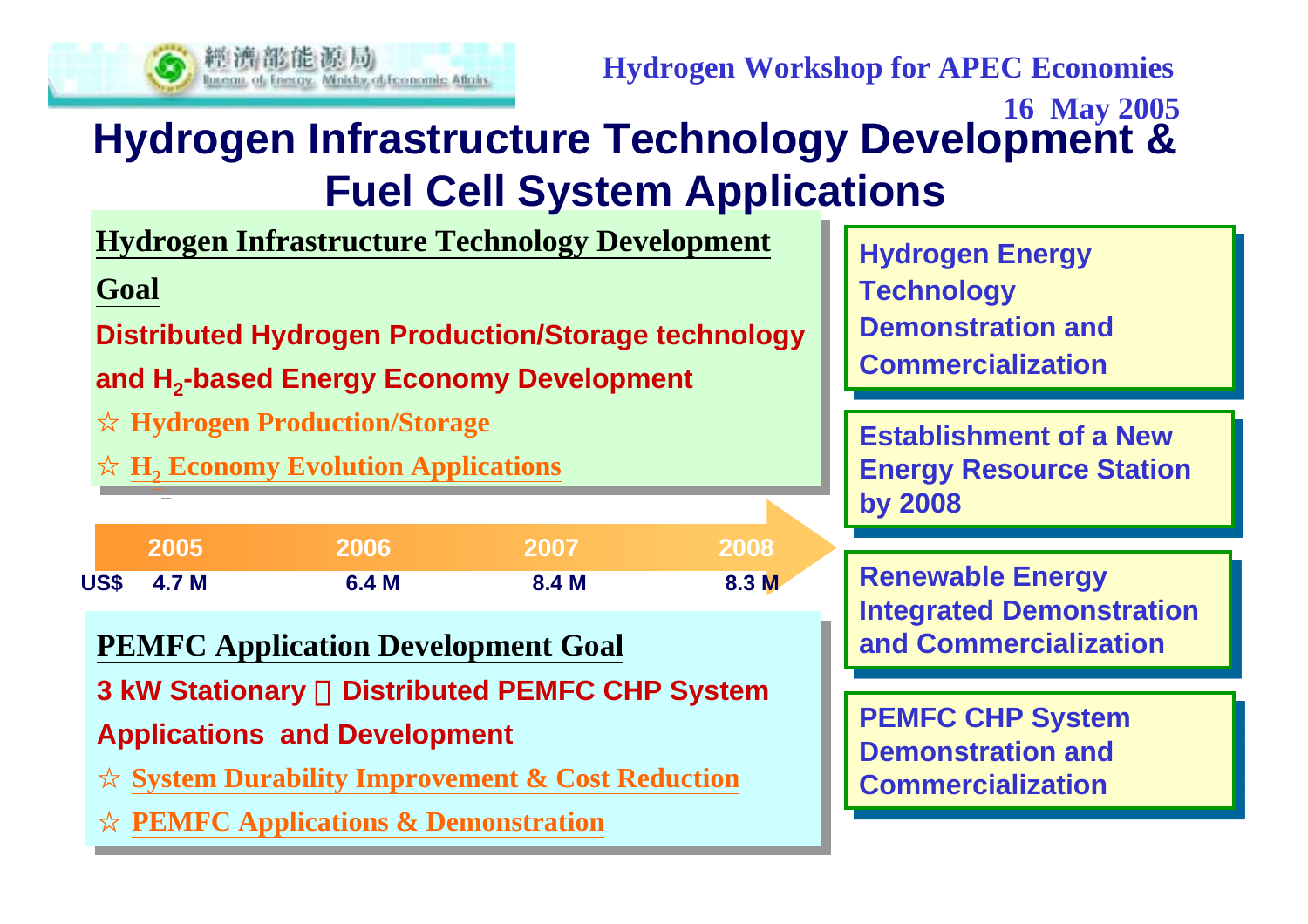

**Hydrogen Workshop for APEC Economies**

## **16 May 2005 A Concept of Hydrogen Energy Technology Demonstration (a Mini Hydrogen Highway)**



**Hydrogen Station**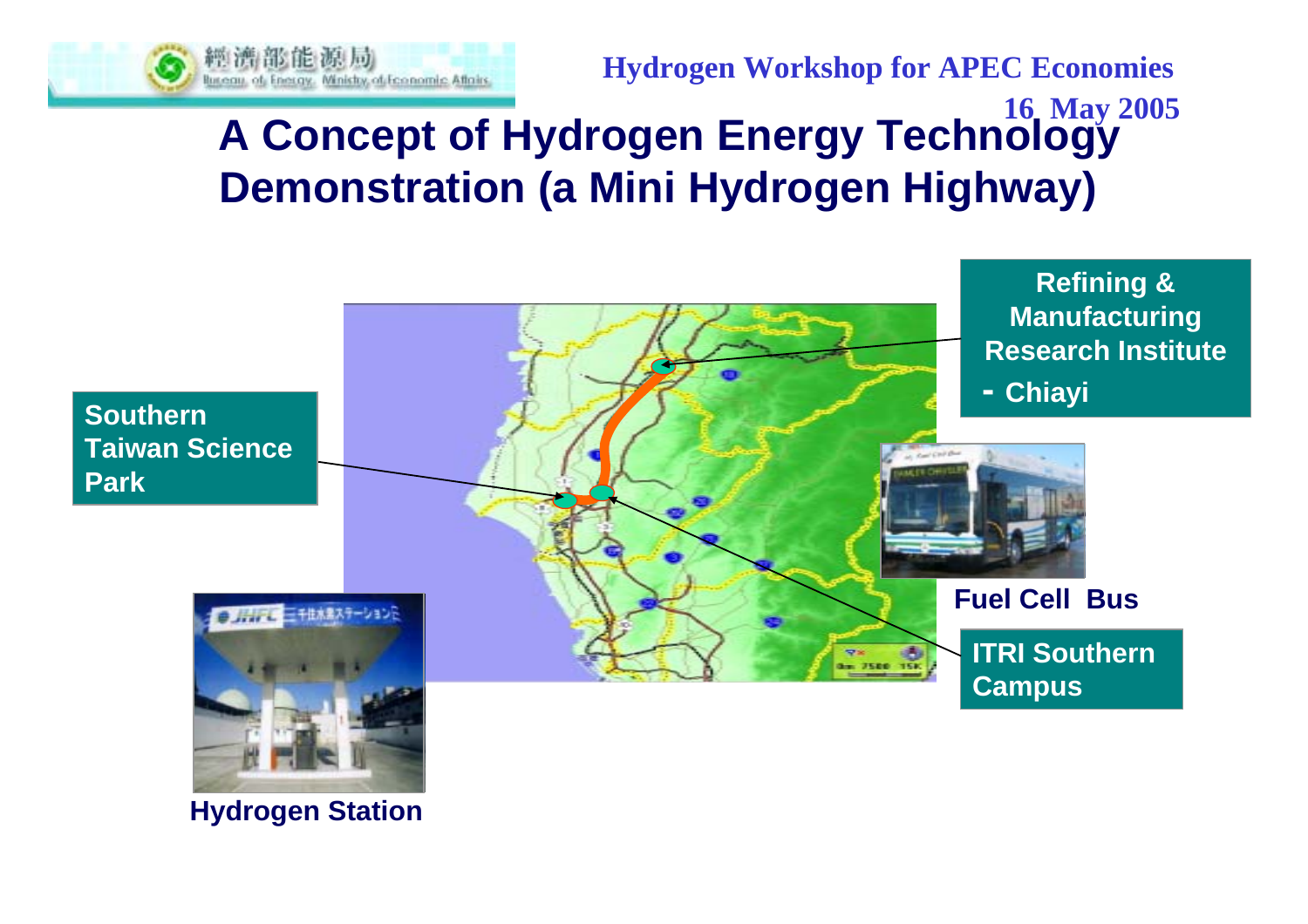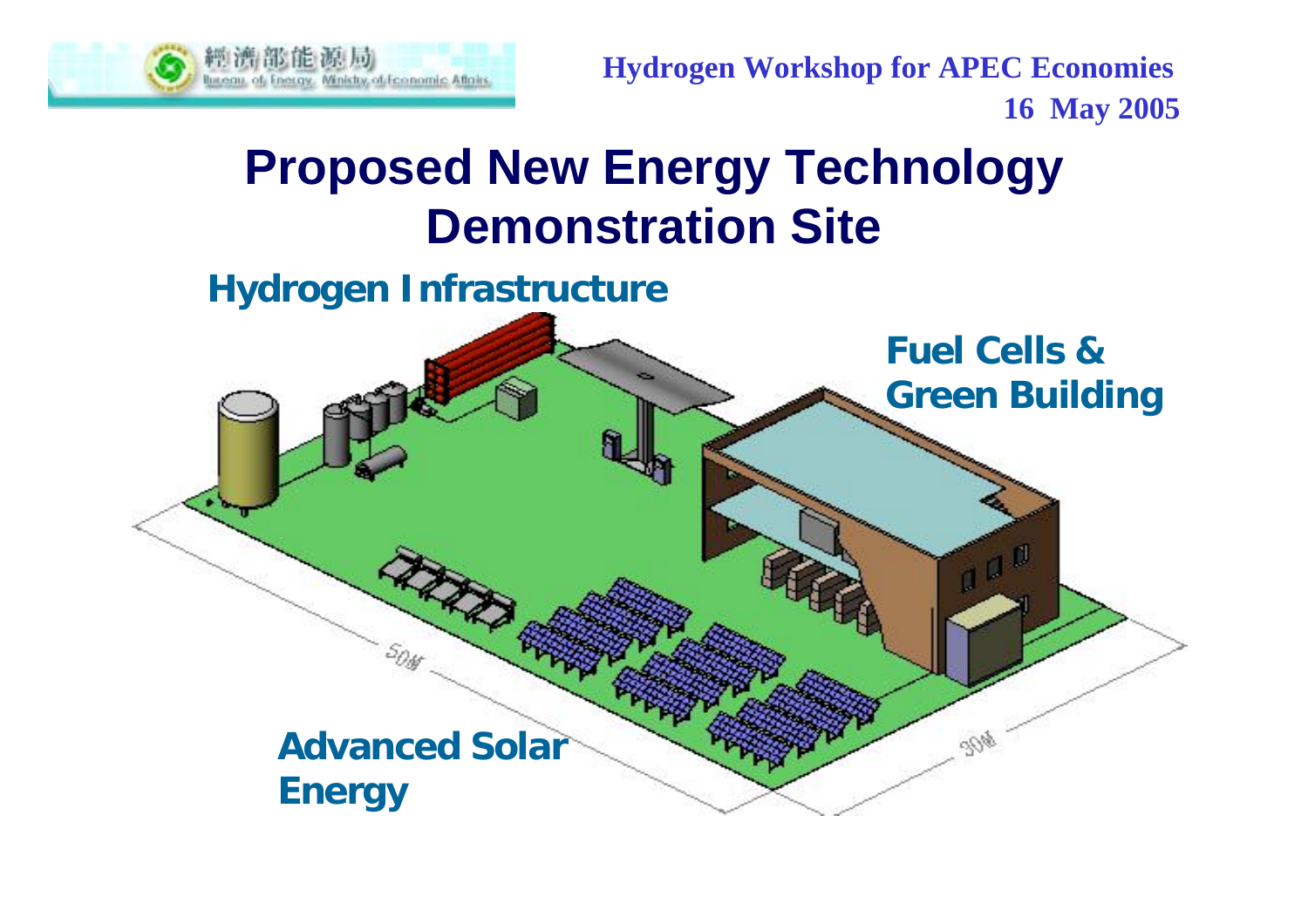

**Hydrogen Workshop for APEC Economies 16 May 2005**

### **CHP System Technology Development**





**Passive Humidifier System Control BoardAir Pump System Control<br>Board** 







**1 kW PEMFC (H 2) Combined Heat & Power System**



**3 kW PEMFC (Reformate) Combined Heat and Power System**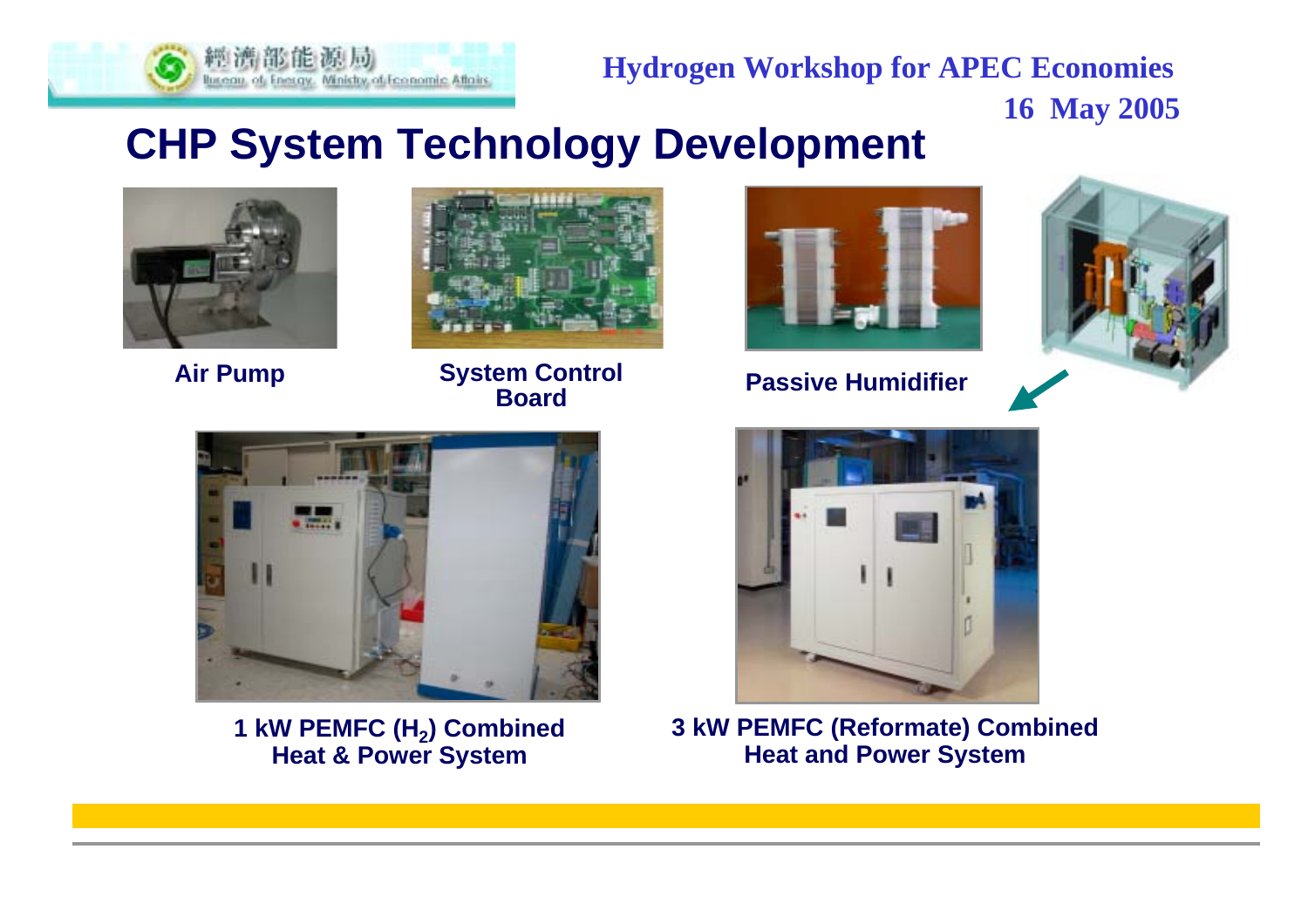

**Hydrogen Workshop for APEC Economies**

# **16 May 2005 Portable System Technology Development**

Nominal voltage at terminal : 25V DC Nominal current at terminal : 40A **Peak power : 1.5 kW** STACK

Continuous power : 1 kW





#### **MH Hydrogen Storage**





#### **FC Stack Humidifier**



#### **Power Conditioning Unit**